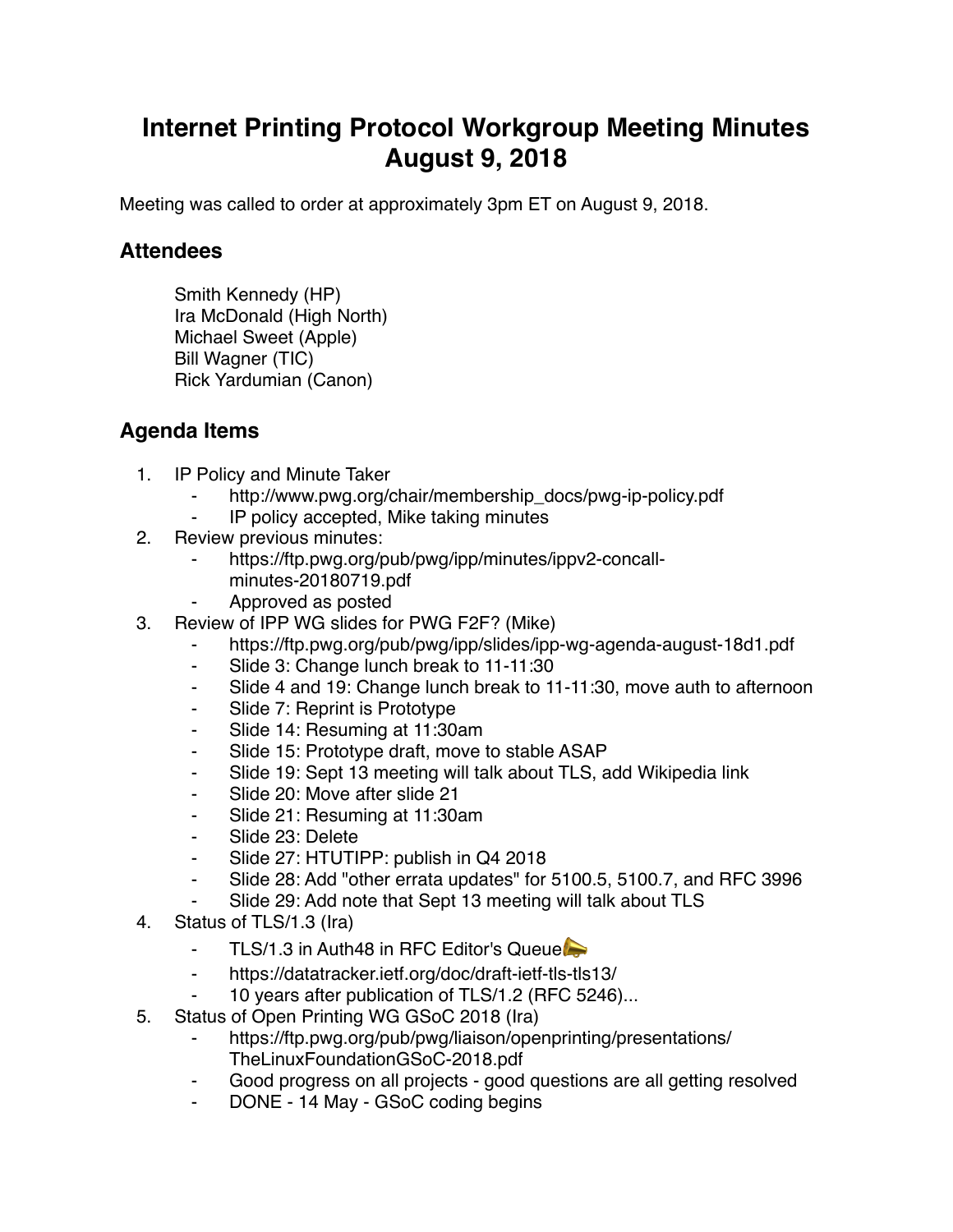- ⁃ DONE 11-15 June GSoc Phase 1 evaluations by Mentors and Students
- ⁃ DONE 9-13 July GSoc Phase 2 evaluations by Mentors and Students
- ⁃ NOW 6-14 August GSoC final week!
- ⁃ 14-21 August Mentors submit final Student evaluations
- ⁃ 22 August GSoC announces final results
- 6. Status of AMSC and ISO liaisons w/ PWG (Paul)
	- https://ftp.pwg.org/pub/pwg/general/sc/pwg-sc-call-minutes-20180702.htm
		- ⁃ See PWG SC minutes from 2 July 2018
- 7. Status of Safe G-Code (Mike)
	- https://ftp.pwg.org/pub/pwg/ipp/wd/wd-pwgsafegcode10-20180704-rev.pdf
	- ⁃ http://www.pwg.org/archives/ipp/2018/019661.html
	- ⁃ Prototype draft IPP WG review on 7 June 2018
	- Schedule IPP WG Last Call Q4 2018
- 8. Status of IPP 3D Printing Extensions v1.1 (Mike)
	- ⁃ https://ftp.pwg.org/pub/pwg/ipp/wd/wd-ipp3d11-20180704-rev.pdf
	- ⁃ http://www.pwg.org/archives/ipp/2018/019660.html
	- ⁃ Prototype draft IPP WG review on 7 June 2018
	- Schedule PWG Last Call Q4 2018
- 9. Status of How to Print Using the IPP (Mike)
	- ⁃ https://ftp.pwg.org/pub/pwg/ipp/wd/wd-ippguide-20180430.html
	- ⁃ https://github.com/istopwg/pwg-books
	- ⁃ IPP WG review during PWG F2F May 2018
	- Current HTML draft available in Github repository
	- Schedule TBD
- 10. Status of IPP HTTP Authentication white paper (Smith)
	- https://ftp.pwg.org/pub/pwg/ipp/whitepaper/tb-ippauth-20180510.pdf
	- ⁃ Interim draft IPP WG review during PWG F2F May 2018
	- Schedule TBD
- 11. Status of IPP Encrypted Jobs and Documents (Mike)
	- https://ftp.pwg.org/pub/pwg/ipp/wd/wd-ipptrustnoone10-20180328-rev.pdf
	- ⁃ http://www.pwg.org/archives/ipp/2018/019613.html
	- ⁃ https://lists.gnupg.org/pipermail/gnupg-users/2018-May/060315.html
	- Interim draft IPP WG review during PWG F2F May 2018
	- ⁃ Good news PGP-based path forward on 06/04/18!
	- Schedule Mike to work on updated draft w/ just PGP this fall
- 12. Status of IPP System Service (Ira/Mike)
	- ⁃ https://ftp.pwg.org/pub/pwg/ipp/wd/wd-ippsystem10-20180701-rev.pdf
	- ⁃ http://www.pwg.org/archives/ipp/2018/019657.html
	- ⁃ https://github.com/istopwg/ippsample/projects/1
	- ⁃ Prototype draft IPP WG review during PWG F2F May 2018
	- ⁃ Prototyping tasks being tracked as a Github project
	- ⁃ Schedule prototype in "ippserver" Stable draft in Q3/Q4 2018
- 13. Status of IPP Reprint Password (Smith)
	- https://ftp.pwg.org/pub/pwg/ipp/wd/wd-ippreprintpwd-20180620-rev.pdf
	- ⁃ http://www.pwg.org/archives/ipp/2018/019631.html
	- Stable draft IPP WG review on 07/19/18
	- ⁃ PWG process check back to Prototype next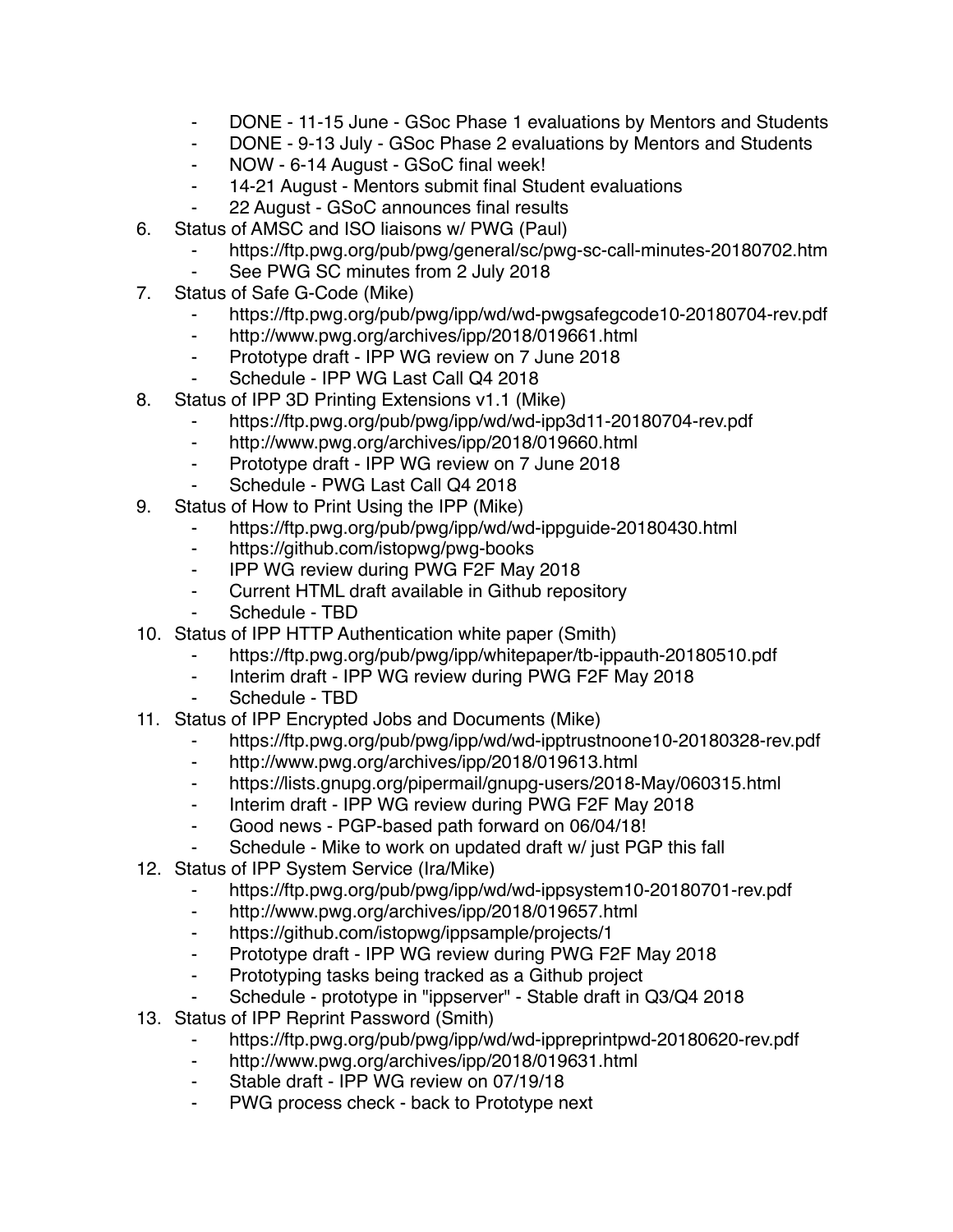- Schedule TBD
- 14. Status of IPP Everywhere Printer Self-Certification 1.0 Update 3?
	- ⁃ http://ftp.pwg.org/pub/pwg/ipp/minutes/ippv2-f2f-minutes-20180515.pdf
	- ⁃ Goals, ipptool and ippfind updates
	- ⁃ Now have code signing certificate!
	- Schedule Mike to release beta of update 3 for testing soon
- 15. Status of IPP Everywhere 1.1 (Mike)
	- https://ftp.pwg.org/pub/pwg/ipp/wd/wd-ippeve11-20180704-rev.pdf
	- Prototype IPP WG review during PWG F2F May 2018
	- Schedule Q3/Q4 2018
- 16. Status of IPP Everywhere 1.1 Self-Certification Manual 1.1 (Mike)
	- https://ftp.pwg.org/pub/pwg/ipp/wd/wd-ippeveselfcert11-20180704-rev.pdf
	- Prototype draft IPP WG review during PWG F2F May 2018
	- Schedule Q3/Q4 2018
- 17. Discussion:
	- TLS/1.3 and uri-security-supported
		- ⁃ Q: How does a Client learn about the highest supported version of TLS?
			- ⁃ A: Client finds out this information when it does the TLS handshake, no way to know ahead of time.
		- Not just the version number, also supported cipher suites, X.509 certificate policies, etc.
		- DNS-SD values are not authoritative
		- ⁃ Maybe include recommended steps for clients when connecting to printers in TLS 1.3 slide deck
	- ⁃ Cloud print service implementing pull print mode (not printed until released by user at printer)
		- Q: What is the job state on the cloud service prior to being released?
			- A: pending, pending-held, processing, or processing-stopped (not a terminating state)
		- ⁃ There are some existing server implementations that keep a job in a pending/pending-held state for 30-60 seconds (to allow a client to cancel the job before processing) and then move it to a terminating state (from the IPP side of things)
		- Things like page counters are supposed to be finalized when the job reaches a terminating state (i.e. not allows to update job-mediasheets-completed after the job is completed)

## **Next Steps / Open Actions**

- PWG virtual F2F on August 15 and 16, 2018
- Next conference calls on August 30, 2018 and September 13, 2018
- Action: Mike to post approval of Canon sizes to IPP mailing list thread (PENDING)